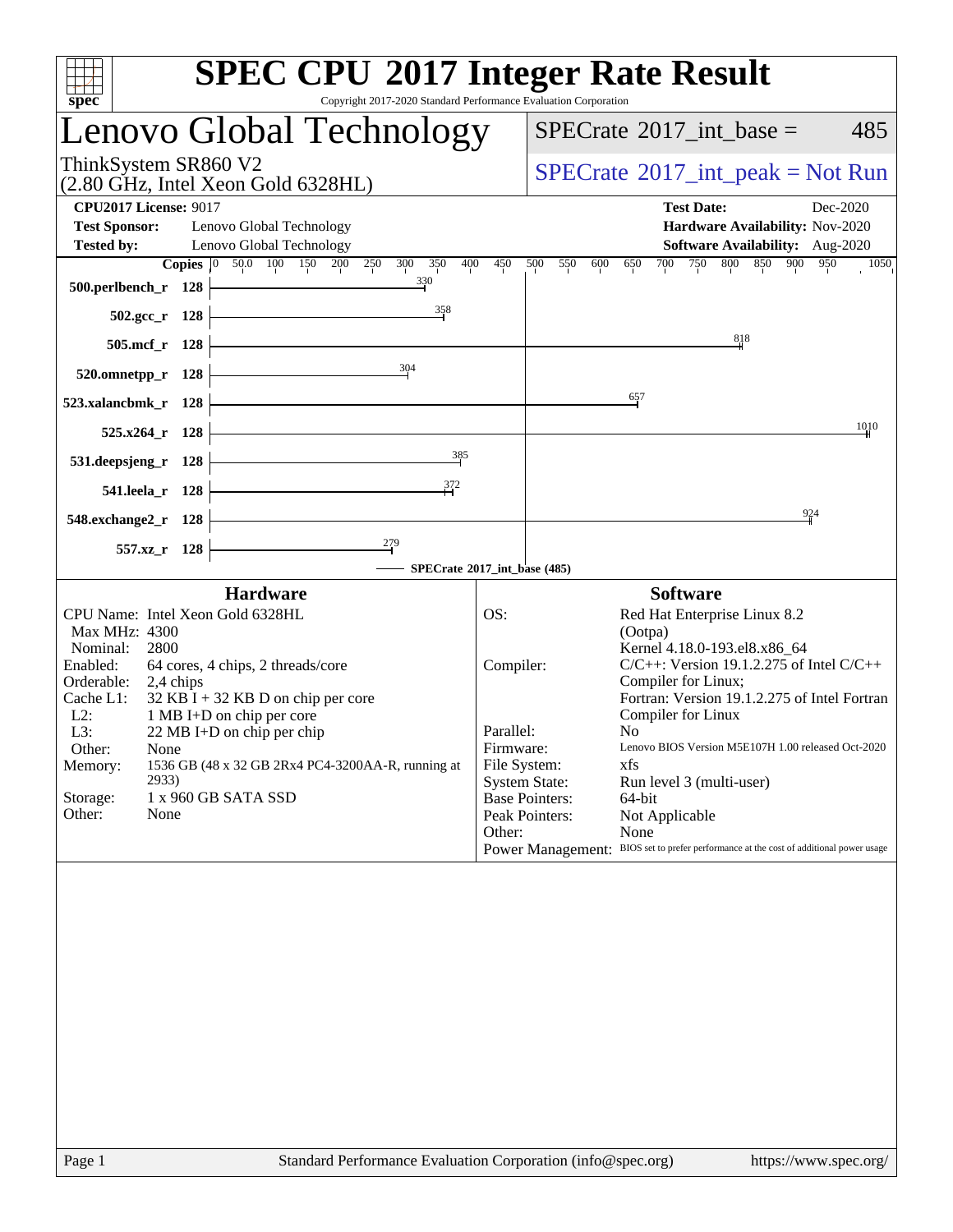

## **[SPEC CPU](http://www.spec.org/auto/cpu2017/Docs/result-fields.html#SPECCPU2017IntegerRateResult)[2017 Integer Rate Result](http://www.spec.org/auto/cpu2017/Docs/result-fields.html#SPECCPU2017IntegerRateResult)** Copyright 2017-2020 Standard Performance Evaluation Corporation

## Lenovo Global Technology

[SPECrate](http://www.spec.org/auto/cpu2017/Docs/result-fields.html#SPECrate2017intbase)<sup>®</sup>2017 int base = 485

(2.80 GHz, Intel Xeon Gold 6328HL)

ThinkSystem SR860 V2<br>  $\begin{array}{c} \text{SPECrate} \textcircled{2017\_int\_peak} = \text{Not Run} \end{array}$  $\begin{array}{c} \text{SPECrate} \textcircled{2017\_int\_peak} = \text{Not Run} \end{array}$  $\begin{array}{c} \text{SPECrate} \textcircled{2017\_int\_peak} = \text{Not Run} \end{array}$ 

**[Test Sponsor:](http://www.spec.org/auto/cpu2017/Docs/result-fields.html#TestSponsor)** Lenovo Global Technology **[Hardware Availability:](http://www.spec.org/auto/cpu2017/Docs/result-fields.html#HardwareAvailability)** Nov-2020

**[CPU2017 License:](http://www.spec.org/auto/cpu2017/Docs/result-fields.html#CPU2017License)** 9017 **[Test Date:](http://www.spec.org/auto/cpu2017/Docs/result-fields.html#TestDate)** Dec-2020 **[Tested by:](http://www.spec.org/auto/cpu2017/Docs/result-fields.html#Testedby)** Lenovo Global Technology **[Software Availability:](http://www.spec.org/auto/cpu2017/Docs/result-fields.html#SoftwareAvailability)** Aug-2020

## **[Results Table](http://www.spec.org/auto/cpu2017/Docs/result-fields.html#ResultsTable)**

|                                                     | <b>Base</b>   |                |       |                |       | <b>Peak</b>    |       |               |                |              |                |              |                |              |
|-----------------------------------------------------|---------------|----------------|-------|----------------|-------|----------------|-------|---------------|----------------|--------------|----------------|--------------|----------------|--------------|
| <b>Benchmark</b>                                    | <b>Copies</b> | <b>Seconds</b> | Ratio | <b>Seconds</b> | Ratio | <b>Seconds</b> | Ratio | <b>Copies</b> | <b>Seconds</b> | <b>Ratio</b> | <b>Seconds</b> | <b>Ratio</b> | <b>Seconds</b> | <b>Ratio</b> |
| 500.perlbench_r                                     | 128           | 617            | 330   | 617            | 330   | 618            | 330   |               |                |              |                |              |                |              |
| $502.\text{gcc}$ <sub>r</sub>                       | 128           | 506            | 358   | 504            | 359   | 506            | 358   |               |                |              |                |              |                |              |
| $505$ .mcf r                                        | 128           | 253            | 818   | 253            | 818   | 254            | 815   |               |                |              |                |              |                |              |
| 520.omnetpp_r                                       | 128           | 553            | 304   | 553            | 303   | 553            | 304   |               |                |              |                |              |                |              |
| 523.xalancbmk_r                                     | 128           | 206            | 657   | 206            | 656   | 206            | 657   |               |                |              |                |              |                |              |
| 525.x264 r                                          | 128           | 222            | 1010  | 221            | 1010  | 222            | 1010  |               |                |              |                |              |                |              |
| $531.$ deepsjeng $_r$                               | 128           | 381            | 385   | 382            | 384   | 381            | 385   |               |                |              |                |              |                |              |
| 541.leela r                                         | 128           | 569            | 372   | 588            | 361   | 568            | 373   |               |                |              |                |              |                |              |
| 548.exchange2_r                                     | 128           | 363            | 925   | 364            | 922   | <b>363</b>     | 924   |               |                |              |                |              |                |              |
| 557.xz                                              | 128           | 496            | 279   | 494            | 280   | <u>496</u>     | 279   |               |                |              |                |              |                |              |
| $SPECrate^{\circ}2017$ int base =<br>485            |               |                |       |                |       |                |       |               |                |              |                |              |                |              |
| $SPECrate^{\circ}2017$ int peak =<br><b>Not Run</b> |               |                |       |                |       |                |       |               |                |              |                |              |                |              |

Results appear in the [order in which they were run](http://www.spec.org/auto/cpu2017/Docs/result-fields.html#RunOrder). Bold underlined text [indicates a median measurement](http://www.spec.org/auto/cpu2017/Docs/result-fields.html#Median).

## **[Submit Notes](http://www.spec.org/auto/cpu2017/Docs/result-fields.html#SubmitNotes)**

 The numactl mechanism was used to bind copies to processors. The config file option 'submit' was used to generate numactl commands to bind each copy to a specific processor. For details, please see the config file.

## **[Operating System Notes](http://www.spec.org/auto/cpu2017/Docs/result-fields.html#OperatingSystemNotes)**

Stack size set to unlimited using "ulimit -s unlimited"

## **[Environment Variables Notes](http://www.spec.org/auto/cpu2017/Docs/result-fields.html#EnvironmentVariablesNotes)**

```
Environment variables set by runcpu before the start of the run:
LD_LIBRARY_PATH =
      "/home/cpu2017-1.1.0-ic19.1u2/lib/intel64:/home/cpu2017-1.1.0-ic19.1u2/l
      ib/ia32:/home/cpu2017-1.1.0-ic19.1u2/je5.0.1-32"
MALLOC_CONF = "retain:true"
```
## **[General Notes](http://www.spec.org/auto/cpu2017/Docs/result-fields.html#GeneralNotes)**

 Binaries compiled on a system with 1x Intel Core i9-7980XE CPU + 64GB RAM memory using Redhat Enterprise Linux 8.0 Transparent Huge Pages enabled by default Prior to runcpu invocation Filesystem page cache synced and cleared with: sync; echo 3> /proc/sys/vm/drop\_caches

**(Continued on next page)**

| Page 2 | Standard Performance Evaluation Corporation (info@spec.org) | https://www.spec.org/ |
|--------|-------------------------------------------------------------|-----------------------|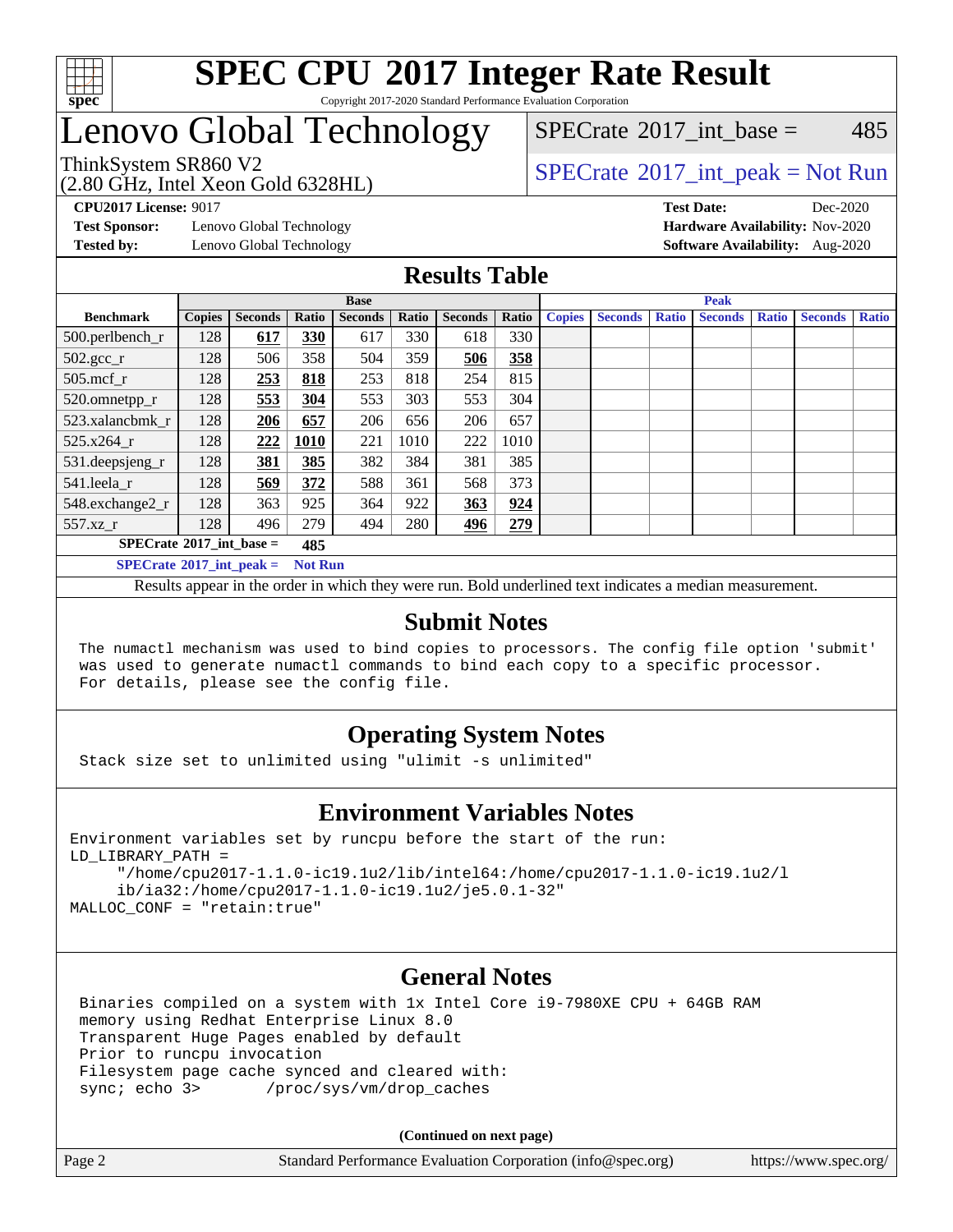

Copyright 2017-2020 Standard Performance Evaluation Corporation

Lenovo Global Technology

[SPECrate](http://www.spec.org/auto/cpu2017/Docs/result-fields.html#SPECrate2017intbase)<sup>®</sup>2017 int base = 485

(2.80 GHz, Intel Xeon Gold 6328HL)

ThinkSystem SR860 V2<br>  $\begin{array}{c} \text{SPECrate} \textcircled{2017\_int\_peak} = \text{Not Run} \end{array}$  $\begin{array}{c} \text{SPECrate} \textcircled{2017\_int\_peak} = \text{Not Run} \end{array}$  $\begin{array}{c} \text{SPECrate} \textcircled{2017\_int\_peak} = \text{Not Run} \end{array}$ 

**[Test Sponsor:](http://www.spec.org/auto/cpu2017/Docs/result-fields.html#TestSponsor)** Lenovo Global Technology **[Hardware Availability:](http://www.spec.org/auto/cpu2017/Docs/result-fields.html#HardwareAvailability)** Nov-2020 **[Tested by:](http://www.spec.org/auto/cpu2017/Docs/result-fields.html#Testedby)** Lenovo Global Technology **[Software Availability:](http://www.spec.org/auto/cpu2017/Docs/result-fields.html#SoftwareAvailability)** Aug-2020

**[CPU2017 License:](http://www.spec.org/auto/cpu2017/Docs/result-fields.html#CPU2017License)** 9017 **[Test Date:](http://www.spec.org/auto/cpu2017/Docs/result-fields.html#TestDate)** Dec-2020

### **[General Notes \(Continued\)](http://www.spec.org/auto/cpu2017/Docs/result-fields.html#GeneralNotes)**

Page 3 Standard Performance Evaluation Corporation [\(info@spec.org\)](mailto:info@spec.org) <https://www.spec.org/> runcpu command invoked through numactl i.e.: numactl --interleave=all runcpu <etc> NA: The test sponsor attests, as of date of publication, that CVE-2017-5754 (Meltdown) is mitigated in the system as tested and documented. Yes: The test sponsor attests, as of date of publication, that CVE-2017-5753 (Spectre variant 1) is mitigated in the system as tested and documented. Yes: The test sponsor attests, as of date of publication, that CVE-2017-5715 (Spectre variant 2) is mitigated in the system as tested and documented. **[Platform Notes](http://www.spec.org/auto/cpu2017/Docs/result-fields.html#PlatformNotes)** BIOS configuration: Choose Operating Mode set to Maximum Performance and then set it to Custom Mode MONITOR/MWAIT set to Enabled DCU Streamer Prefetcher set to Disabled SNC set to Enabled LLC dead line alloc set to Disable Sysinfo program /home/cpu2017-1.1.0-ic19.1u2/bin/sysinfo Rev: r6365 of 2019-08-21 295195f888a3d7edb1e6e46a485a0011 running on localhost.localdomain Tue Dec 1 13:24:02 2020 SUT (System Under Test) info as seen by some common utilities. For more information on this section, see <https://www.spec.org/cpu2017/Docs/config.html#sysinfo> From /proc/cpuinfo model name : Intel(R) Xeon(R) Gold 6328HL CPU @ 2.80GHz 4 "physical id"s (chips) 128 "processors" cores, siblings (Caution: counting these is hw and system dependent. The following excerpts from /proc/cpuinfo might not be reliable. Use with caution.) cpu cores : 16 siblings : 32 physical 0: cores 0 1 2 3 4 5 6 7 8 9 10 11 12 13 14 15 physical 1: cores 0 1 2 3 4 5 6 7 8 9 10 11 12 13 14 15 physical 2: cores 0 1 2 3 4 5 6 7 8 9 10 11 12 13 14 15 physical 3: cores 0 1 2 3 4 5 6 7 8 9 10 11 12 13 14 15 From lscpu: Architecture: x86\_64 CPU op-mode(s): 32-bit, 64-bit Byte Order: Little Endian  $CPU(s):$  128 On-line CPU(s) list: 0-127 Thread(s) per core: 2 **(Continued on next page)**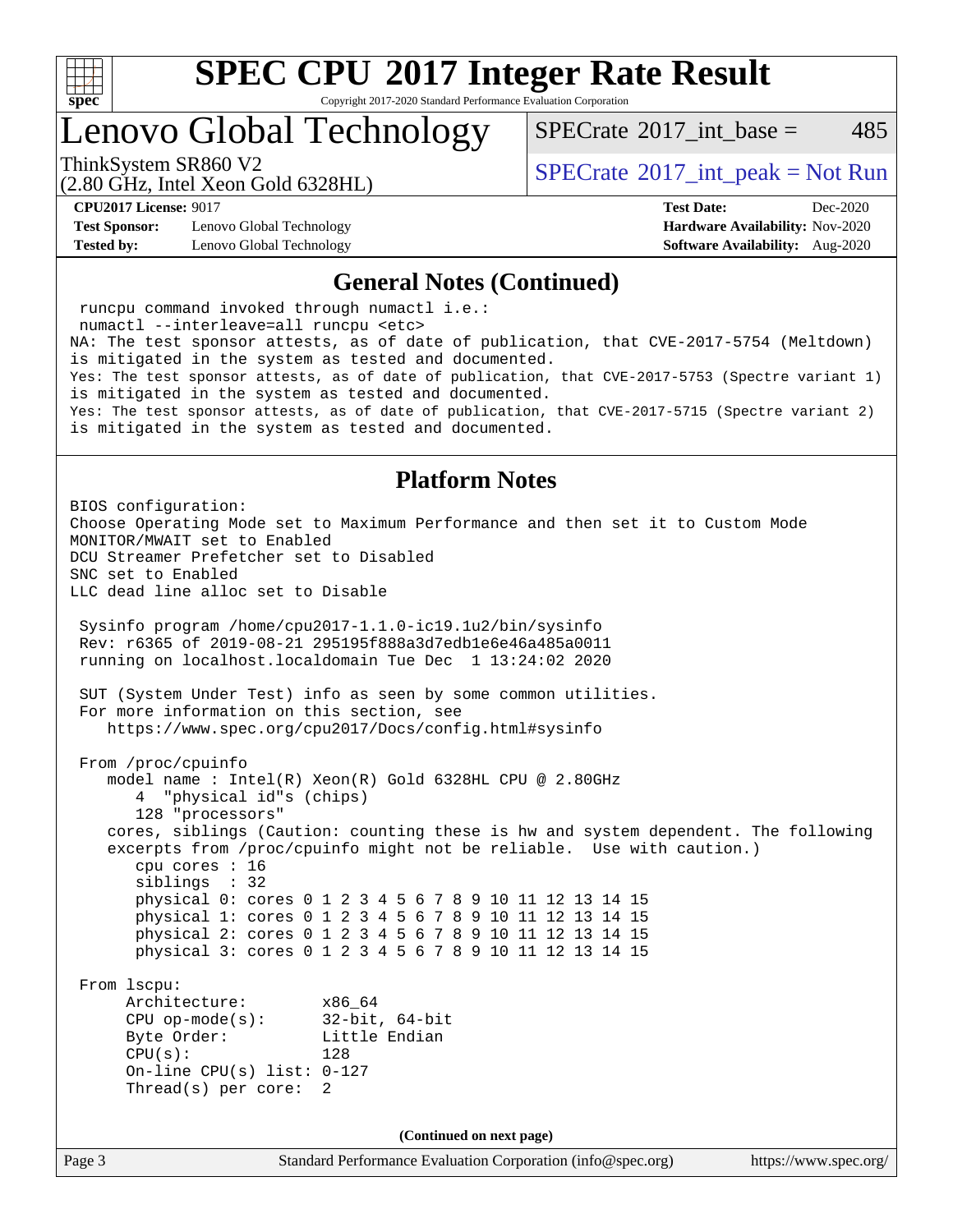

Copyright 2017-2020 Standard Performance Evaluation Corporation

## Lenovo Global Technology

 $SPECTate$ <sup>®</sup>[2017\\_int\\_base =](http://www.spec.org/auto/cpu2017/Docs/result-fields.html#SPECrate2017intbase) 485

(2.80 GHz, Intel Xeon Gold 6328HL)

ThinkSystem SR860 V2<br>  $(2.80 \text{ GHz, Intel Yoon Gold } 6328 \text{ HI})$  [SPECrate](http://www.spec.org/auto/cpu2017/Docs/result-fields.html#SPECrate2017intpeak)®[2017\\_int\\_peak = N](http://www.spec.org/auto/cpu2017/Docs/result-fields.html#SPECrate2017intpeak)ot Run

**[Test Sponsor:](http://www.spec.org/auto/cpu2017/Docs/result-fields.html#TestSponsor)** Lenovo Global Technology **[Hardware Availability:](http://www.spec.org/auto/cpu2017/Docs/result-fields.html#HardwareAvailability)** Nov-2020 **[Tested by:](http://www.spec.org/auto/cpu2017/Docs/result-fields.html#Testedby)** Lenovo Global Technology **[Software Availability:](http://www.spec.org/auto/cpu2017/Docs/result-fields.html#SoftwareAvailability)** Aug-2020

**[CPU2017 License:](http://www.spec.org/auto/cpu2017/Docs/result-fields.html#CPU2017License)** 9017 **[Test Date:](http://www.spec.org/auto/cpu2017/Docs/result-fields.html#TestDate)** Dec-2020

## **[Platform Notes \(Continued\)](http://www.spec.org/auto/cpu2017/Docs/result-fields.html#PlatformNotes)**

| $Core(s)$ per socket:       | 16                                                                                   |
|-----------------------------|--------------------------------------------------------------------------------------|
| Socket(s):                  | 4                                                                                    |
| NUMA $node(s):$             | 8                                                                                    |
| Vendor ID:                  | GenuineIntel                                                                         |
| CPU family:                 | 6                                                                                    |
| Model:                      | 85                                                                                   |
| Model name:                 | $Intel(R) Xeon(R) Gold 6328HL CPU @ 2.80GHz$                                         |
| Stepping:                   | 11                                                                                   |
| CPU MHz:                    | 3713.100                                                                             |
| CPU max MHz:                | 4300.0000                                                                            |
| CPU min MHz:                | 1000.0000                                                                            |
| BogoMIPS:                   | 5600.00                                                                              |
| Virtualization:             | $VT - x$                                                                             |
| L1d cache:                  | 32K                                                                                  |
| Lli cache:                  | 32K                                                                                  |
| $L2$ cache:                 | 1024K                                                                                |
| L3 cache:                   | 22528K                                                                               |
| NUMA node0 CPU(s):          | $0-3, 8-11, 64-67, 72-75$                                                            |
| NUMA nodel CPU(s):          | $4 - 7$ , $12 - 15$ , $68 - 71$ , $76 - 79$                                          |
| NUMA $node2$ $CPU(s):$      | $16 - 19, 24 - 27, 80 - 83, 88 - 91$                                                 |
| NUMA $node3$ $CPU(s):$      | $20 - 23, 28 - 31, 84 - 87, 92 - 95$                                                 |
| NUMA $node4$ $CPU(s):$      | $32 - 35, 40 - 43, 96 - 99, 104 - 107$                                               |
| NUMA node5 CPU(s):          | $36-39, 44-47, 100-103, 108-111$                                                     |
| NUMA node6 CPU(s):          | 48-51, 56-59, 112-115, 120-123                                                       |
| NUMA node7 CPU(s):          | $52 - 55, 60 - 63, 116 - 119, 124 - 127$                                             |
| Flaqs:                      | fpu vme de pse tsc msr pae mce cx8 apic sep mtrr pge mca cmov                        |
|                             | pat pse36 clflush dts acpi mmx fxsr sse sse2 ss ht tm pbe syscall nx pdpelgb rdtscp  |
|                             | lm constant_tsc art arch_perfmon pebs bts rep_good nopl xtopology nonstop_tsc cpuid  |
|                             | aperfmperf pni pclmulqdq dtes64 monitor ds_cpl vmx smx est tm2 ssse3 sdbg fma cx16   |
|                             | xtpr pdcm pcid dca sse4_1 sse4_2 x2apic movbe popcnt tsc_deadline_timer aes xsave    |
|                             | avx f16c rdrand lahf_lm abm 3dnowprefetch cpuid_fault epb cat_13 cdp_13              |
|                             | invpcid_single intel_ppin ssbd mba ibrs ibpb stibp ibrs_enhanced tpr_shadow vnmi     |
|                             | flexpriority ept vpid fsgsbase tsc_adjust bmil hle avx2 smep bmi2 erms invpcid rtm   |
|                             | cqm mpx rdt_a avx512f avx512dq rdseed adx smap clflushopt clwb intel_pt avx512cd     |
|                             | avx512bw avx512vl xsaveopt xsavec xgetbvl xsaves cqm_llc cqm_occup_llc cqm_mbm_total |
|                             | cqm_mbm_local avx512_bf16 dtherm ida arat pln pts pku ospke avx512_vnni md_clear     |
| flush_l1d arch_capabilities |                                                                                      |
|                             |                                                                                      |
| /proc/cpuinfo cache data    |                                                                                      |
| cache size : $22528$ KB     |                                                                                      |
|                             |                                                                                      |
|                             | From numactl --hardware WARNING: a numactl 'node' might or might not correspond to a |
| physical chip.              |                                                                                      |
| $available: 8 nodes (0-7)$  |                                                                                      |
|                             | node 0 cpus: 0 1 2 3 8 9 10 11 64 65 66 67 72 73 74 75                               |
| node 0 size: 193121 MB      |                                                                                      |
| node 0 free: 192934 MB      |                                                                                      |
|                             |                                                                                      |
|                             | (Continued on next page)                                                             |
|                             |                                                                                      |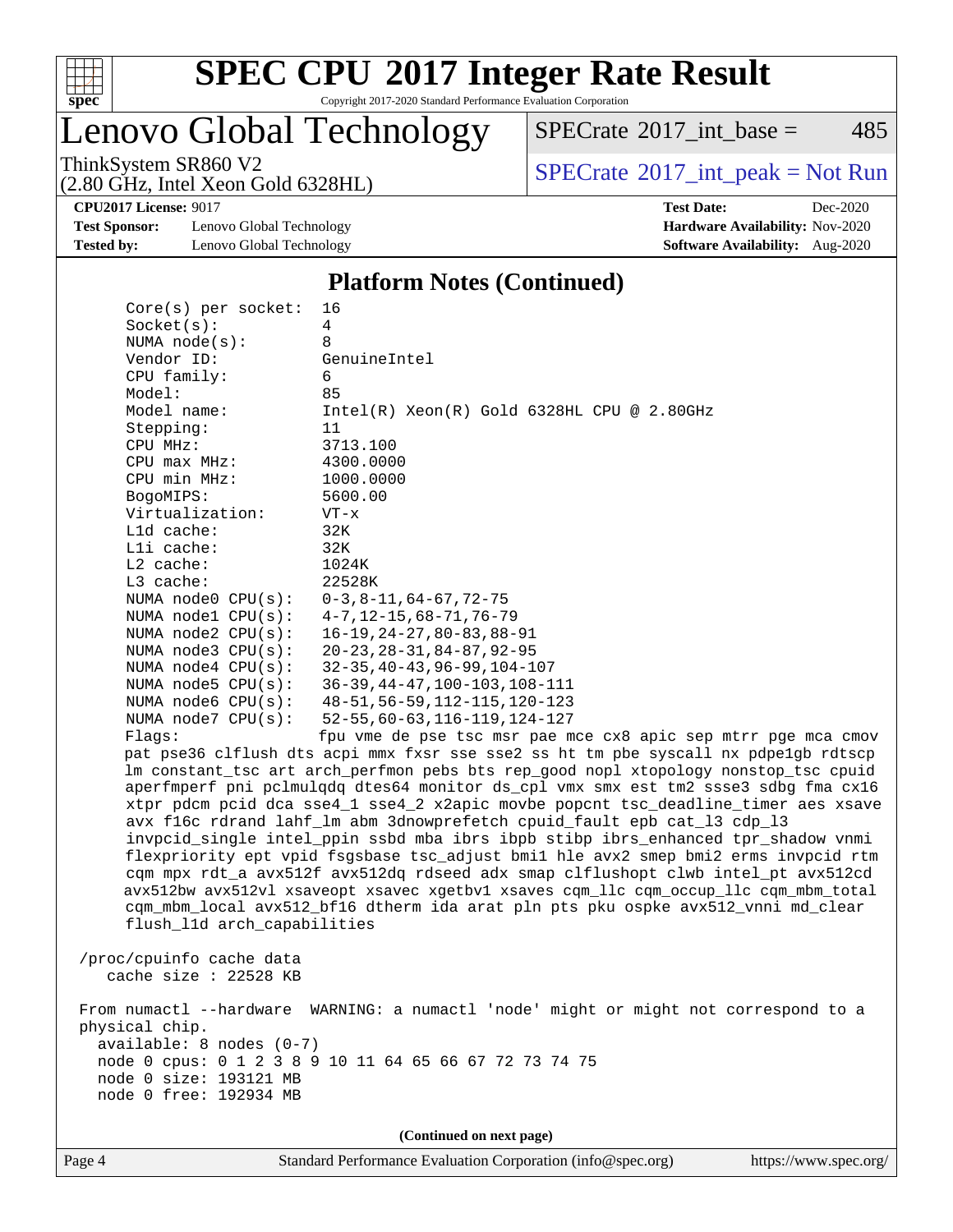

Copyright 2017-2020 Standard Performance Evaluation Corporation

Lenovo Global Technology

 $SPECTate$ <sup>®</sup>[2017\\_int\\_base =](http://www.spec.org/auto/cpu2017/Docs/result-fields.html#SPECrate2017intbase) 485

(2.80 GHz, Intel Xeon Gold 6328HL)

ThinkSystem SR860 V2<br>  $(2.80 \text{ GHz, Intel Yoon Gold } 6328 \text{ HI})$  [SPECrate](http://www.spec.org/auto/cpu2017/Docs/result-fields.html#SPECrate2017intpeak)®[2017\\_int\\_peak = N](http://www.spec.org/auto/cpu2017/Docs/result-fields.html#SPECrate2017intpeak)ot Run

**[Test Sponsor:](http://www.spec.org/auto/cpu2017/Docs/result-fields.html#TestSponsor)** Lenovo Global Technology **[Hardware Availability:](http://www.spec.org/auto/cpu2017/Docs/result-fields.html#HardwareAvailability)** Nov-2020 **[Tested by:](http://www.spec.org/auto/cpu2017/Docs/result-fields.html#Testedby)** Lenovo Global Technology **[Software Availability:](http://www.spec.org/auto/cpu2017/Docs/result-fields.html#SoftwareAvailability)** Aug-2020

**[CPU2017 License:](http://www.spec.org/auto/cpu2017/Docs/result-fields.html#CPU2017License)** 9017 **[Test Date:](http://www.spec.org/auto/cpu2017/Docs/result-fields.html#TestDate)** Dec-2020

### **[Platform Notes \(Continued\)](http://www.spec.org/auto/cpu2017/Docs/result-fields.html#PlatformNotes)**

|                        | node 1 cpus: 4 5 6 7 12 13 14 15 68 69 70 71 76 77 78 79             |
|------------------------|----------------------------------------------------------------------|
| node 1 size: 193532 MB |                                                                      |
| node 1 free: 193184 MB |                                                                      |
|                        | node 2 cpus: 16 17 18 19 24 25 26 27 80 81 82 83 88 89 90 91         |
| node 2 size: 193532 MB |                                                                      |
| node 2 free: 193380 MB |                                                                      |
|                        | node 3 cpus: 20 21 22 23 28 29 30 31 84 85 86 87 92 93 94 95         |
| node 3 size: 193504 MB |                                                                      |
| node 3 free: 193373 MB | node 4 cpus: 32 33 34 35 40 41 42 43 96 97 98 99 104 105 106 107     |
| node 4 size: 193532 MB |                                                                      |
| node 4 free: 193378 MB |                                                                      |
|                        | node 5 cpus: 36 37 38 39 44 45 46 47 100 101 102 103 108 109 110 111 |
|                        |                                                                      |
| node 5 size: 193532 MB |                                                                      |
| node 5 free: 193376 MB |                                                                      |
|                        | node 6 cpus: 48 49 50 51 56 57 58 59 112 113 114 115 120 121 122 123 |
| node 6 size: 193532 MB |                                                                      |
| node 6 free: 193397 MB |                                                                      |
|                        | node 7 cpus: 52 53 54 55 60 61 62 63 116 117 118 119 124 125 126 127 |
| node 7 size: 193531 MB |                                                                      |
| node 7 free: 193270 MB |                                                                      |
| node distances:        |                                                                      |
| $0\qquad1$<br>node     | 2 3<br>4 5 6 7                                                       |
| 0:<br>10 11 20         | 20<br>20<br>20<br>20<br>20                                           |
| 11 10<br>1:            | 20<br>20<br>20<br>20<br>20<br>20                                     |
| 20<br>2:<br>20         | 10<br>11<br>20<br>20<br>20<br>20                                     |
| 3:<br>20<br>20         | 10<br>20<br>20<br>11<br>20<br>20                                     |
| 4:<br>20<br>20         | 20<br>20<br>20<br>20<br>10<br>11                                     |
| 5:<br>20<br>20         | 20 <sub>o</sub><br>20<br>20<br>20<br>11<br>10 <sub>1</sub>           |
| 6:<br>20<br>20         | 20<br>20<br>20<br>20<br>10 <sub>1</sub><br>11                        |
| 7:<br>20<br>20         | 20<br>20<br>20<br>20<br>11<br>10                                     |
|                        |                                                                      |
| From /proc/meminfo     | 1584966420 kB                                                        |
| MemTotal:              |                                                                      |
| HugePages_Total:       | 0                                                                    |
| Hugepagesize:          | 2048 kB                                                              |
|                        | From /etc/*release* /etc/*version*                                   |
| os-release:            |                                                                      |
|                        | NAME="Red Hat Enterprise Linux"                                      |
|                        |                                                                      |
|                        | VERSION="8.2 (Ootpa)"                                                |
| ID="rhel"              |                                                                      |
| ID LIKE="fedora"       |                                                                      |
| VERSION ID="8.2"       |                                                                      |
|                        | PLATFORM_ID="platform:el8"                                           |
|                        | PRETTY_NAME="Red Hat Enterprise Linux 8.2 (Ootpa)"                   |
|                        | $ANSI\_COLOR = "0; 31"$                                              |
|                        |                                                                      |
|                        | (Continued on next page)                                             |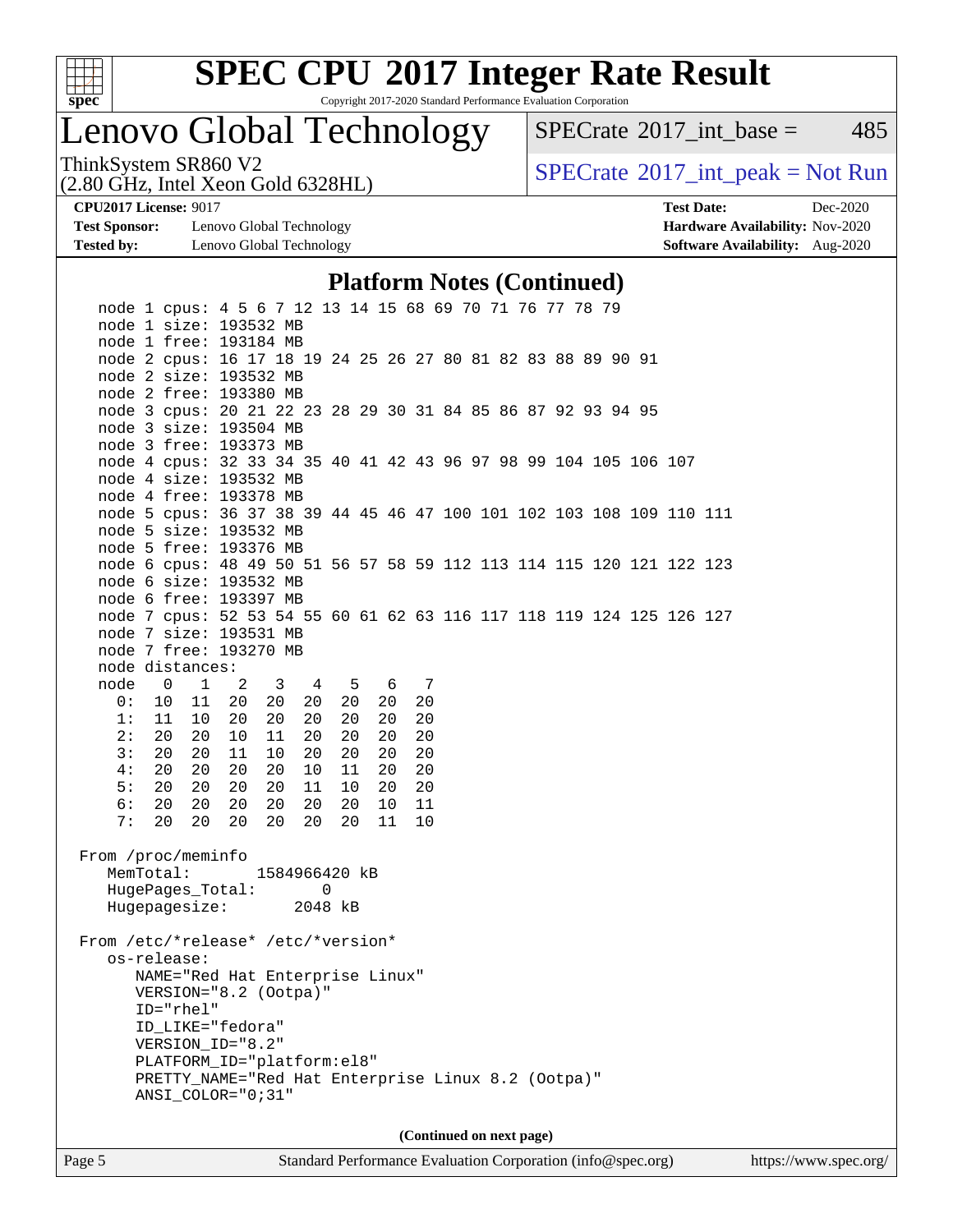

Copyright 2017-2020 Standard Performance Evaluation Corporation

## Lenovo Global Technology

[SPECrate](http://www.spec.org/auto/cpu2017/Docs/result-fields.html#SPECrate2017intbase)<sup>®</sup>2017 int base =  $485$ 

(2.80 GHz, Intel Xeon Gold 6328HL)

ThinkSystem SR860 V2<br>  $\begin{array}{c} \text{SPECTI}_{\text{S}} \text{SFR} = \text{Not Run} \\ \text{SPECTI}_{\text{S}} \text{SFR} = \text{Not Run} \end{array}$ 

**[Test Sponsor:](http://www.spec.org/auto/cpu2017/Docs/result-fields.html#TestSponsor)** Lenovo Global Technology **[Hardware Availability:](http://www.spec.org/auto/cpu2017/Docs/result-fields.html#HardwareAvailability)** Nov-2020 **[Tested by:](http://www.spec.org/auto/cpu2017/Docs/result-fields.html#Testedby)** Lenovo Global Technology **[Software Availability:](http://www.spec.org/auto/cpu2017/Docs/result-fields.html#SoftwareAvailability)** Aug-2020

**[CPU2017 License:](http://www.spec.org/auto/cpu2017/Docs/result-fields.html#CPU2017License)** 9017 **[Test Date:](http://www.spec.org/auto/cpu2017/Docs/result-fields.html#TestDate)** Dec-2020

### **[Platform Notes \(Continued\)](http://www.spec.org/auto/cpu2017/Docs/result-fields.html#PlatformNotes)**

 redhat-release: Red Hat Enterprise Linux release 8.2 (Ootpa) system-release: Red Hat Enterprise Linux release 8.2 (Ootpa) system-release-cpe: cpe:/o:redhat:enterprise\_linux:8.2:ga uname -a: Linux localhost.localdomain 4.18.0-193.el8.x86\_64 #1 SMP Fri Mar 27 14:35:58 UTC 2020 x86\_64 x86\_64 x86\_64 GNU/Linux Kernel self-reported vulnerability status: itlb\_multihit: Not affected CVE-2018-3620 (L1 Terminal Fault): Not affected Microarchitectural Data Sampling: Not affected CVE-2017-5754 (Meltdown): Not affected CVE-2018-3639 (Speculative Store Bypass): Mitigation: Speculative Store Bypass disabled via prctl and seccomp CVE-2017-5753 (Spectre variant 1): Mitigation: usercopy/swapgs barriers and \_\_user pointer sanitization CVE-2017-5715 (Spectre variant 2): Mitigation: Enhanced IBRS, IBPB: conditional, RSB filling tsx\_async\_abort: Not affected run-level 3 Dec 1 13:23 SPEC is set to: /home/cpu2017-1.1.0-ic19.1u2 Filesystem Type Size Used Avail Use% Mounted on<br>
/dev/sda4 xfs 839G 23G 816G 3% /home /dev/sda4 xfs 839G 23G 816G 3% /home From /sys/devices/virtual/dmi/id BIOS: Lenovo M5E107H-1.00 10/18/2020 Vendor: Lenovo Product: ThinkSystem SR860 V2 Product Family: ThinkSystem Serial: none Additional information from dmidecode follows. WARNING: Use caution when you interpret this section. The 'dmidecode' program reads system data which is "intended to allow hardware to be accurately determined", but the intent may not be met, as there are frequent changes to hardware, firmware, and the "DMTF SMBIOS" standard. Memory: 48x Samsung M393A4K40DB3-CWE 32 GB 2 rank 3200 (End of data from sysinfo program) Memory on this system run at 2933 MHz due to CPU limitation.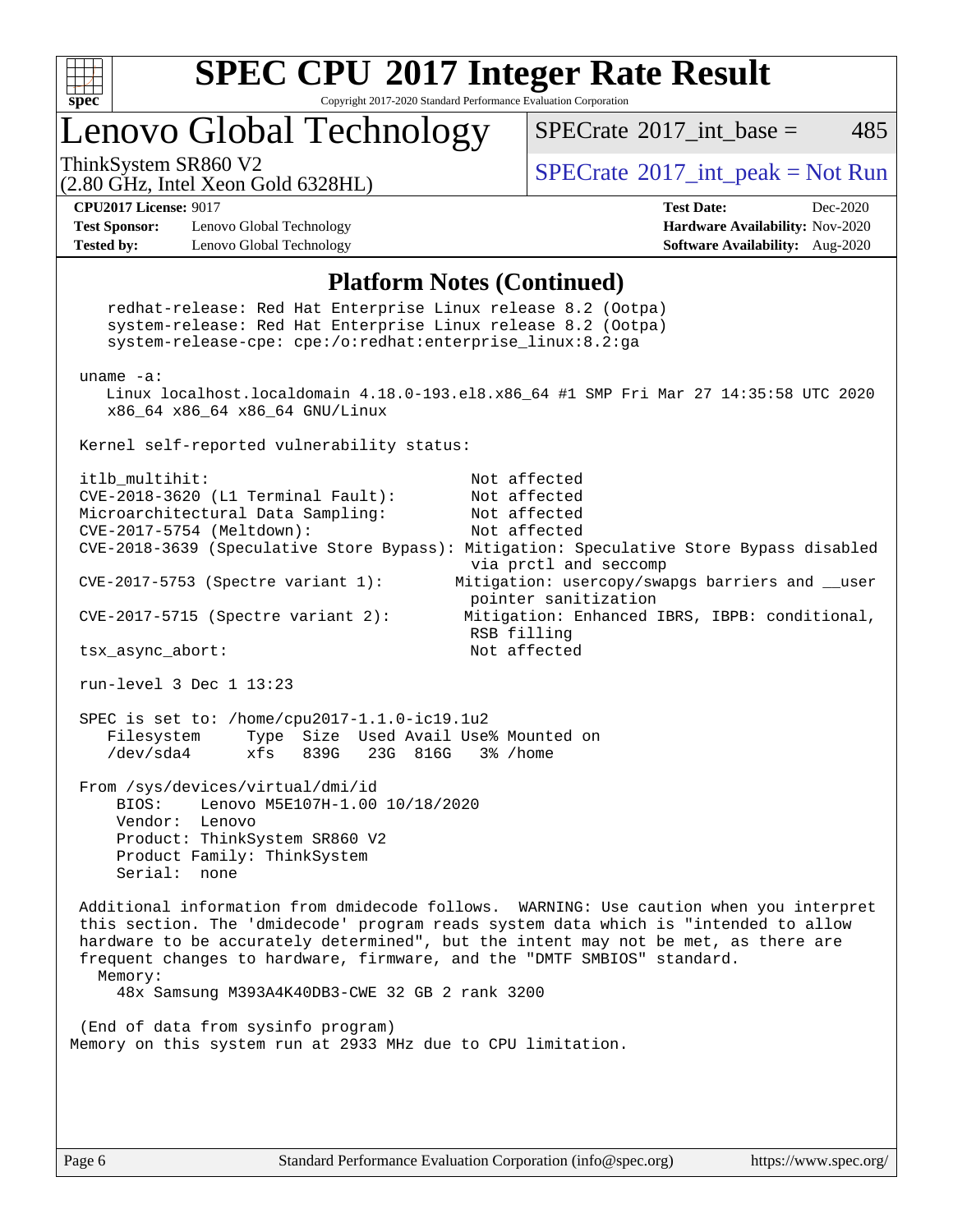

## **[SPEC CPU](http://www.spec.org/auto/cpu2017/Docs/result-fields.html#SPECCPU2017IntegerRateResult)[2017 Integer Rate Result](http://www.spec.org/auto/cpu2017/Docs/result-fields.html#SPECCPU2017IntegerRateResult)** Copyright 2017-2020 Standard Performance Evaluation Corporation

## Lenovo Global Technology

 $SPECTate$ <sup>®</sup>[2017\\_int\\_base =](http://www.spec.org/auto/cpu2017/Docs/result-fields.html#SPECrate2017intbase) 485

(2.80 GHz, Intel Xeon Gold 6328HL)

ThinkSystem SR860 V2<br>  $\begin{array}{c}\n\text{SPECrate} \textcirc 2017\_int\_peak = Not Run \\
\text{SPECrate} \textcirc 2017\_int\_peak = Not Run\n\end{array}$  $\begin{array}{c}\n\text{SPECrate} \textcirc 2017\_int\_peak = Not Run \\
\text{SPECrate} \textcirc 2017\_int\_peak = Not Run\n\end{array}$  $\begin{array}{c}\n\text{SPECrate} \textcirc 2017\_int\_peak = Not Run \\
\text{SPECrate} \textcirc 2017\_int\_peak = Not Run\n\end{array}$ 

**[Test Sponsor:](http://www.spec.org/auto/cpu2017/Docs/result-fields.html#TestSponsor)** Lenovo Global Technology **[Hardware Availability:](http://www.spec.org/auto/cpu2017/Docs/result-fields.html#HardwareAvailability)** Nov-2020 **[Tested by:](http://www.spec.org/auto/cpu2017/Docs/result-fields.html#Testedby)** Lenovo Global Technology **[Software Availability:](http://www.spec.org/auto/cpu2017/Docs/result-fields.html#SoftwareAvailability)** Aug-2020

**[CPU2017 License:](http://www.spec.org/auto/cpu2017/Docs/result-fields.html#CPU2017License)** 9017 **[Test Date:](http://www.spec.org/auto/cpu2017/Docs/result-fields.html#TestDate)** Dec-2020

## **[Compiler Version Notes](http://www.spec.org/auto/cpu2017/Docs/result-fields.html#CompilerVersionNotes)**

| 500.perlbench $r(base)$ 502.qcc $r(base)$ 505.mcf $r(base)$<br>C<br>525.x264 r(base) 557.xz r(base)                                                                                    |
|----------------------------------------------------------------------------------------------------------------------------------------------------------------------------------------|
| Intel(R) C Compiler for applications running on Intel(R) $64$ , Version<br>19.1.2.275 Build 20200604<br>Copyright (C) 1985-2020 Intel Corporation. All rights reserved.                |
| 520.omnetpp $r(base)$ 523.xalancbmk $r(base)$ 531.deepsjeng $r(base)$<br>$C++$<br>$541.$ leela r(base)                                                                                 |
| Intel(R) $C++$ Compiler for applications running on Intel(R) 64, Version<br>19.1.2.275 Build 20200604<br>Copyright (C) 1985-2020 Intel Corporation. All rights reserved.               |
| Fortran   548.exchange2 $r(base)$                                                                                                                                                      |
| Intel(R) Fortran Intel(R) 64 Compiler for applications running on Intel(R)<br>64, Version 19.1.2.275 Build 20200623<br>Copyright (C) 1985-2020 Intel Corporation. All rights reserved. |

## **[Base Compiler Invocation](http://www.spec.org/auto/cpu2017/Docs/result-fields.html#BaseCompilerInvocation)**

[C benchmarks](http://www.spec.org/auto/cpu2017/Docs/result-fields.html#Cbenchmarks): [icc](http://www.spec.org/cpu2017/results/res2020q4/cpu2017-20201207-24547.flags.html#user_CCbase_intel_icc_66fc1ee009f7361af1fbd72ca7dcefbb700085f36577c54f309893dd4ec40d12360134090235512931783d35fd58c0460139e722d5067c5574d8eaf2b3e37e92)

| $C_{++}$ benchmarks: |  |
|----------------------|--|
| icpc                 |  |

[Fortran benchmarks](http://www.spec.org/auto/cpu2017/Docs/result-fields.html#Fortranbenchmarks): [ifort](http://www.spec.org/cpu2017/results/res2020q4/cpu2017-20201207-24547.flags.html#user_FCbase_intel_ifort_8111460550e3ca792625aed983ce982f94888b8b503583aa7ba2b8303487b4d8a21a13e7191a45c5fd58ff318f48f9492884d4413fa793fd88dd292cad7027ca)

## **[Base Portability Flags](http://www.spec.org/auto/cpu2017/Docs/result-fields.html#BasePortabilityFlags)**

 500.perlbench\_r: [-DSPEC\\_LP64](http://www.spec.org/cpu2017/results/res2020q4/cpu2017-20201207-24547.flags.html#b500.perlbench_r_basePORTABILITY_DSPEC_LP64) [-DSPEC\\_LINUX\\_X64](http://www.spec.org/cpu2017/results/res2020q4/cpu2017-20201207-24547.flags.html#b500.perlbench_r_baseCPORTABILITY_DSPEC_LINUX_X64) 502.gcc\_r: [-DSPEC\\_LP64](http://www.spec.org/cpu2017/results/res2020q4/cpu2017-20201207-24547.flags.html#suite_basePORTABILITY502_gcc_r_DSPEC_LP64) 505.mcf\_r: [-DSPEC\\_LP64](http://www.spec.org/cpu2017/results/res2020q4/cpu2017-20201207-24547.flags.html#suite_basePORTABILITY505_mcf_r_DSPEC_LP64) 520.omnetpp\_r: [-DSPEC\\_LP64](http://www.spec.org/cpu2017/results/res2020q4/cpu2017-20201207-24547.flags.html#suite_basePORTABILITY520_omnetpp_r_DSPEC_LP64)

**(Continued on next page)**

Page 7 Standard Performance Evaluation Corporation [\(info@spec.org\)](mailto:info@spec.org) <https://www.spec.org/>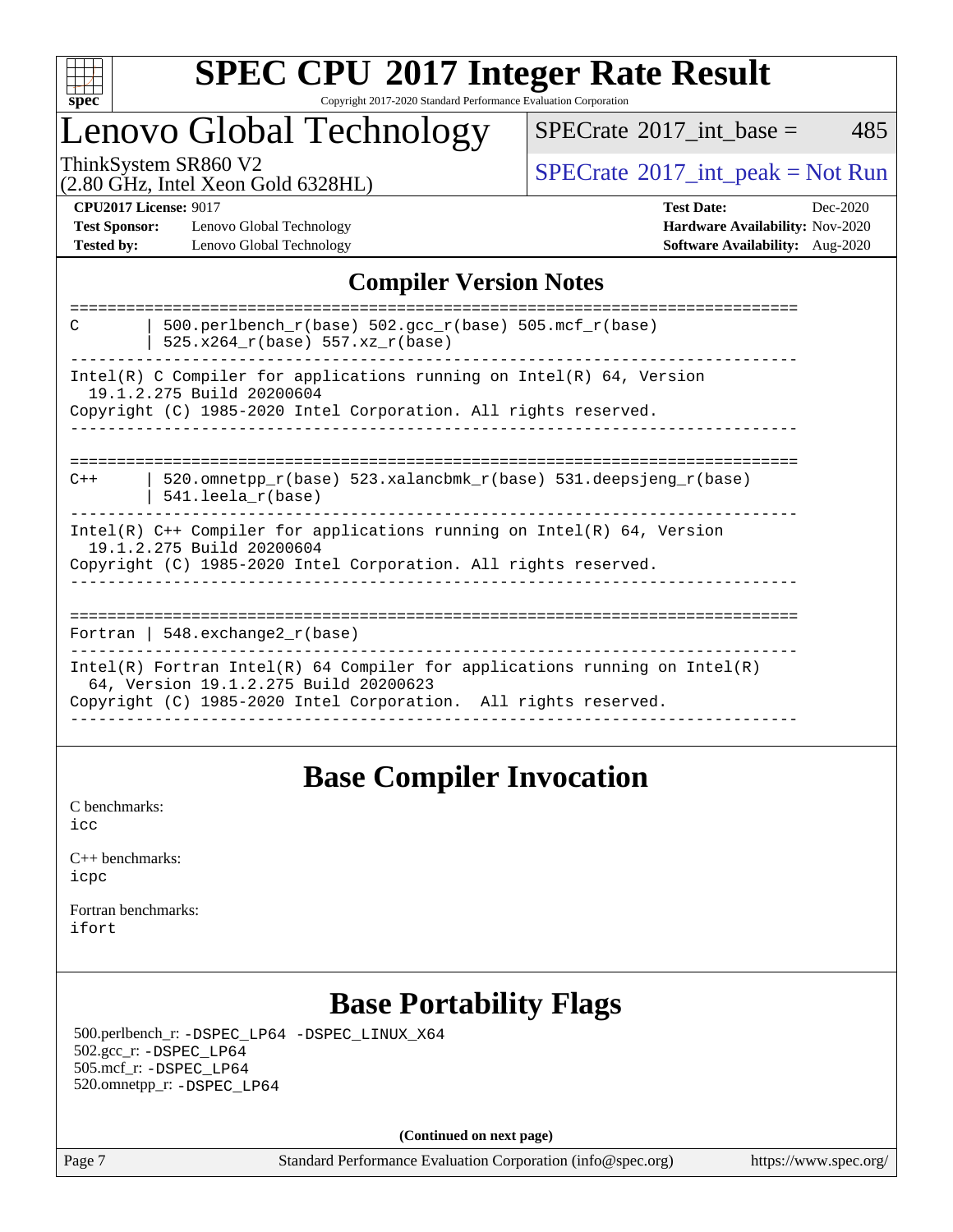

Copyright 2017-2020 Standard Performance Evaluation Corporation

Lenovo Global Technology

 $SPECTate$ <sup>®</sup>[2017\\_int\\_base =](http://www.spec.org/auto/cpu2017/Docs/result-fields.html#SPECrate2017intbase) 485

(2.80 GHz, Intel Xeon Gold 6328HL)

ThinkSystem SR860 V2<br>  $\begin{array}{c} \text{SPECTI}_{\text{S}} \text{SFR} = \text{Not Run} \\ \text{SPECTI}_{\text{S}} \text{SFR} = \text{Not Run} \end{array}$ 

**[Test Sponsor:](http://www.spec.org/auto/cpu2017/Docs/result-fields.html#TestSponsor)** Lenovo Global Technology **[Hardware Availability:](http://www.spec.org/auto/cpu2017/Docs/result-fields.html#HardwareAvailability)** Nov-2020 **[Tested by:](http://www.spec.org/auto/cpu2017/Docs/result-fields.html#Testedby)** Lenovo Global Technology **[Software Availability:](http://www.spec.org/auto/cpu2017/Docs/result-fields.html#SoftwareAvailability)** Aug-2020

**[CPU2017 License:](http://www.spec.org/auto/cpu2017/Docs/result-fields.html#CPU2017License)** 9017 **[Test Date:](http://www.spec.org/auto/cpu2017/Docs/result-fields.html#TestDate)** Dec-2020

## **[Base Portability Flags \(Continued\)](http://www.spec.org/auto/cpu2017/Docs/result-fields.html#BasePortabilityFlags)**

 523.xalancbmk\_r: [-DSPEC\\_LP64](http://www.spec.org/cpu2017/results/res2020q4/cpu2017-20201207-24547.flags.html#suite_basePORTABILITY523_xalancbmk_r_DSPEC_LP64) [-DSPEC\\_LINUX](http://www.spec.org/cpu2017/results/res2020q4/cpu2017-20201207-24547.flags.html#b523.xalancbmk_r_baseCXXPORTABILITY_DSPEC_LINUX) 525.x264\_r: [-DSPEC\\_LP64](http://www.spec.org/cpu2017/results/res2020q4/cpu2017-20201207-24547.flags.html#suite_basePORTABILITY525_x264_r_DSPEC_LP64) 531.deepsjeng\_r: [-DSPEC\\_LP64](http://www.spec.org/cpu2017/results/res2020q4/cpu2017-20201207-24547.flags.html#suite_basePORTABILITY531_deepsjeng_r_DSPEC_LP64) 541.leela\_r: [-DSPEC\\_LP64](http://www.spec.org/cpu2017/results/res2020q4/cpu2017-20201207-24547.flags.html#suite_basePORTABILITY541_leela_r_DSPEC_LP64) 548.exchange2\_r: [-DSPEC\\_LP64](http://www.spec.org/cpu2017/results/res2020q4/cpu2017-20201207-24547.flags.html#suite_basePORTABILITY548_exchange2_r_DSPEC_LP64) 557.xz\_r: [-DSPEC\\_LP64](http://www.spec.org/cpu2017/results/res2020q4/cpu2017-20201207-24547.flags.html#suite_basePORTABILITY557_xz_r_DSPEC_LP64)

**[Base Optimization Flags](http://www.spec.org/auto/cpu2017/Docs/result-fields.html#BaseOptimizationFlags)**

### [C benchmarks](http://www.spec.org/auto/cpu2017/Docs/result-fields.html#Cbenchmarks):

```
-m64 -qnextgen -std=c11
-Wl,-plugin-opt=-x86-branches-within-32B-boundaries -Wl,-z,muldefs
-xCORE-AVX512 -O3 -ffast-math -flto -mfpmath=sse -funroll-loops
-qopt-mem-layout-trans=4
-L/usr/local/IntelCompiler19/compilers_and_libraries_2020.3.275/linux/compiler/lib/intel64_lin
-lqkmalloc
```
### [C++ benchmarks](http://www.spec.org/auto/cpu2017/Docs/result-fields.html#CXXbenchmarks):

[-m64](http://www.spec.org/cpu2017/results/res2020q4/cpu2017-20201207-24547.flags.html#user_CXXbase_m64-icc) [-qnextgen](http://www.spec.org/cpu2017/results/res2020q4/cpu2017-20201207-24547.flags.html#user_CXXbase_f-qnextgen) [-Wl,-plugin-opt=-x86-branches-within-32B-boundaries](http://www.spec.org/cpu2017/results/res2020q4/cpu2017-20201207-24547.flags.html#user_CXXbase_f-x86-branches-within-32B-boundaries_0098b4e4317ae60947b7b728078a624952a08ac37a3c797dfb4ffeb399e0c61a9dd0f2f44ce917e9361fb9076ccb15e7824594512dd315205382d84209e912f3) [-Wl,-z,muldefs](http://www.spec.org/cpu2017/results/res2020q4/cpu2017-20201207-24547.flags.html#user_CXXbase_link_force_multiple1_b4cbdb97b34bdee9ceefcfe54f4c8ea74255f0b02a4b23e853cdb0e18eb4525ac79b5a88067c842dd0ee6996c24547a27a4b99331201badda8798ef8a743f577) [-xCORE-AVX512](http://www.spec.org/cpu2017/results/res2020q4/cpu2017-20201207-24547.flags.html#user_CXXbase_f-xCORE-AVX512) [-O3](http://www.spec.org/cpu2017/results/res2020q4/cpu2017-20201207-24547.flags.html#user_CXXbase_f-O3) [-ffast-math](http://www.spec.org/cpu2017/results/res2020q4/cpu2017-20201207-24547.flags.html#user_CXXbase_f-ffast-math) [-flto](http://www.spec.org/cpu2017/results/res2020q4/cpu2017-20201207-24547.flags.html#user_CXXbase_f-flto) [-mfpmath=sse](http://www.spec.org/cpu2017/results/res2020q4/cpu2017-20201207-24547.flags.html#user_CXXbase_f-mfpmath_70eb8fac26bde974f8ab713bc9086c5621c0b8d2f6c86f38af0bd7062540daf19db5f3a066d8c6684be05d84c9b6322eb3b5be6619d967835195b93d6c02afa1) [-funroll-loops](http://www.spec.org/cpu2017/results/res2020q4/cpu2017-20201207-24547.flags.html#user_CXXbase_f-funroll-loops) [-qopt-mem-layout-trans=4](http://www.spec.org/cpu2017/results/res2020q4/cpu2017-20201207-24547.flags.html#user_CXXbase_f-qopt-mem-layout-trans_fa39e755916c150a61361b7846f310bcdf6f04e385ef281cadf3647acec3f0ae266d1a1d22d972a7087a248fd4e6ca390a3634700869573d231a252c784941a8) [-L/usr/local/IntelCompiler19/compilers\\_and\\_libraries\\_2020.3.275/linux/compiler/lib/intel64\\_lin](http://www.spec.org/cpu2017/results/res2020q4/cpu2017-20201207-24547.flags.html#user_CXXbase_linkpath_6eb3b1b8be403820338b5b82e7a1c217a861a8962ac718a6253be1483b50620487664a39a847caf560d84a6b8bab7cca33d9f414525a12ede1e9473db34a3d08) [-lqkmalloc](http://www.spec.org/cpu2017/results/res2020q4/cpu2017-20201207-24547.flags.html#user_CXXbase_qkmalloc_link_lib_79a818439969f771c6bc311cfd333c00fc099dad35c030f5aab9dda831713d2015205805422f83de8875488a2991c0a156aaa600e1f9138f8fc37004abc96dc5)

### [Fortran benchmarks:](http://www.spec.org/auto/cpu2017/Docs/result-fields.html#Fortranbenchmarks)

```
-m64 -Wl,-plugin-opt=-x86-branches-within-32B-boundaries -Wl,-z,muldefs
-xCORE-AVX512 -O3 -ipo -no-prec-div -qopt-mem-layout-trans=4
-nostandard-realloc-lhs -align array32byte -auto
-mbranches-within-32B-boundaries
-L/usr/local/IntelCompiler19/compilers_and_libraries_2020.3.275/linux/compiler/lib/intel64_lin
-lqkmalloc
```
[The flags files that were used to format this result can be browsed at](tmsearch) [http://www.spec.org/cpu2017/flags/Intel-ic19.1u1-official-linux64\\_revA.html](http://www.spec.org/cpu2017/flags/Intel-ic19.1u1-official-linux64_revA.html) <http://www.spec.org/cpu2017/flags/Lenovo-Platform-SPECcpu2017-Flags-V1.2-Cooperlake-A.html>

[You can also download the XML flags sources by saving the following links:](tmsearch) [http://www.spec.org/cpu2017/flags/Intel-ic19.1u1-official-linux64\\_revA.xml](http://www.spec.org/cpu2017/flags/Intel-ic19.1u1-official-linux64_revA.xml) <http://www.spec.org/cpu2017/flags/Lenovo-Platform-SPECcpu2017-Flags-V1.2-Cooperlake-A.xml>